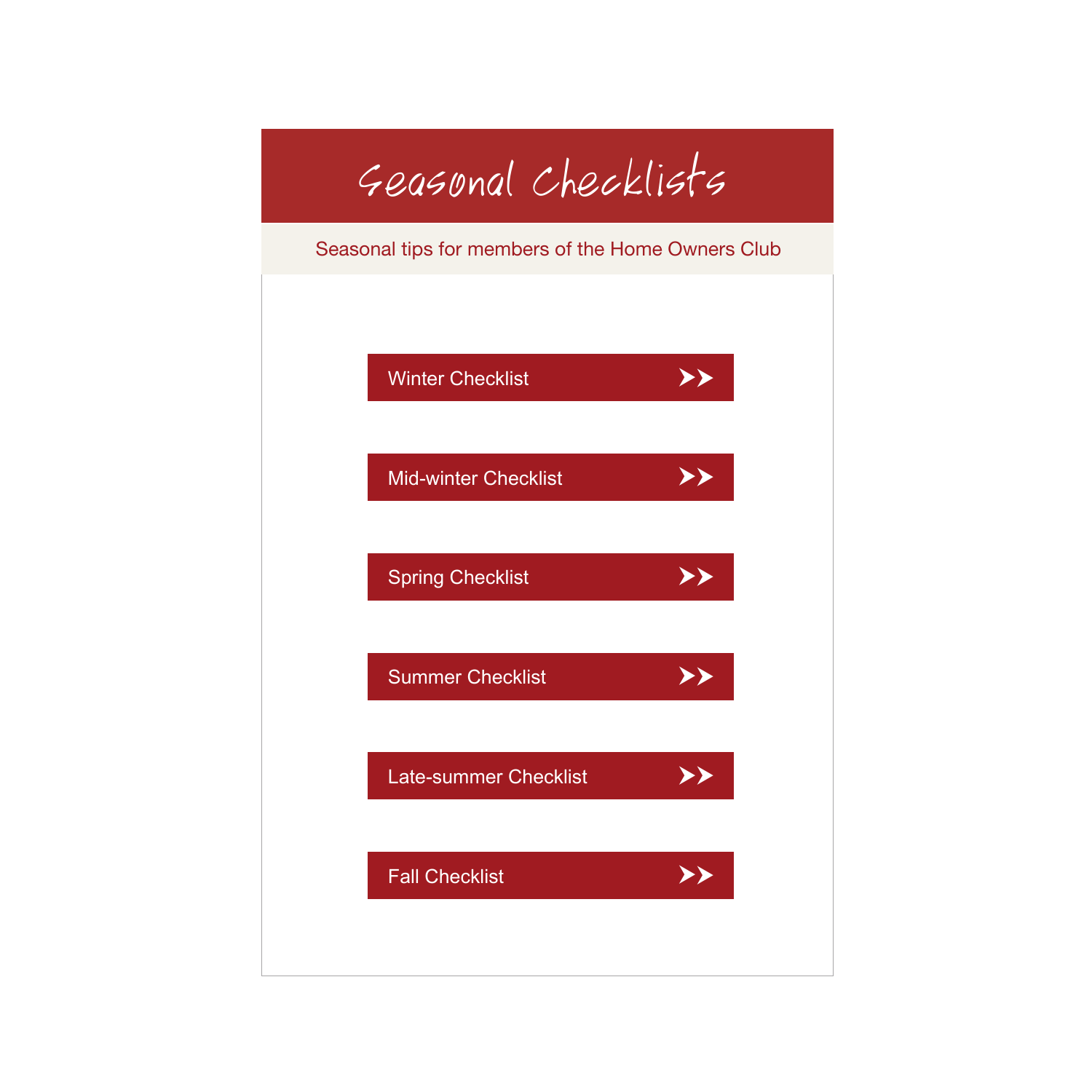# Winter Checklist

### <span id="page-1-0"></span>Seasonal tips for members of the Home Owners Club

| Apply moss-retardant on decks, patios and<br>walkways to prevent slick surfaces. |
|----------------------------------------------------------------------------------|
| Wrap exterior faucets with protective covers.                                    |
| Insulate exposed pipes.                                                          |
| Clean debris from roofs, especially valleys.                                     |
| Reclean all gutters and downspouts.                                              |
| Make sure downspouts drain away from<br>foundation.                              |
| Have rooter service clear all exterior drains.                                   |
| Trim branches and / or remove weak trees.                                        |
| Schedule pre-holiday window washing.                                             |
| Check outdoor outlets and holiday wiring.                                        |
| Schedule carpet and furniture cleaning.                                          |
| Arrange for interior painting projects.                                          |
|                                                                                  |

[Mid-winter Checklist](#page-2-0) **AXA** 

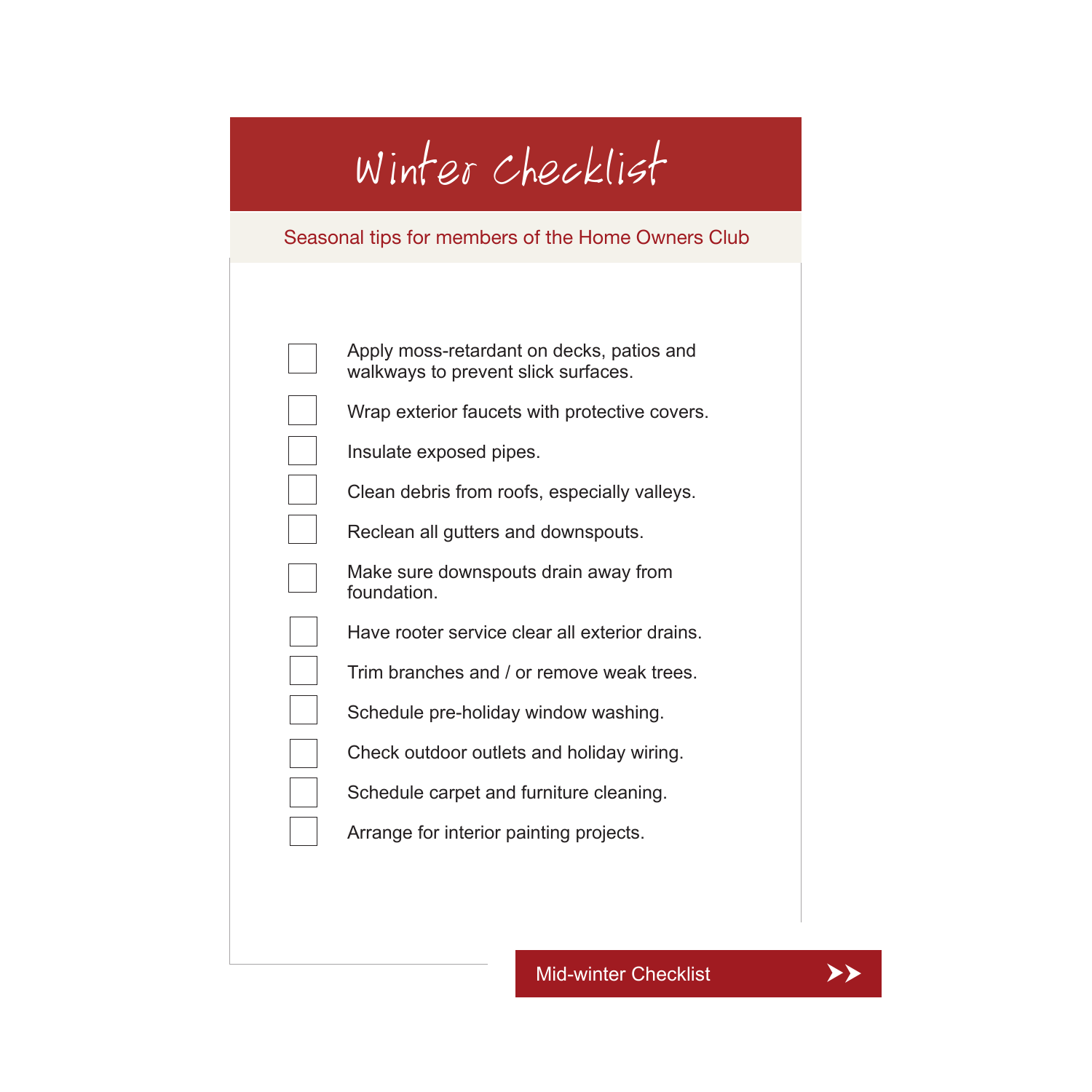# <span id="page-2-0"></span>Mid-winter Checklist

### Seasonal tips for members of the Home Owners Club

| Check all gutters for proper drainage.                                           |
|----------------------------------------------------------------------------------|
| Clean debris from roofs, especially valleys where<br>water might become trapped. |
| Clean/change furnace filters.                                                    |
| Apply moss-retardant on grass.                                                   |
| Prune fruit trees.                                                               |
| Transplant shrubs.                                                               |
| Secure bids for spring landscaping during current<br>"slack" season.             |
| Check crawl spaces for water accumulation that<br>might cause dry-rot.           |
| Compare costs of security system against savings on<br>home insurance premiums.  |
| Start design work for summer remodeling projects.                                |
| Arrange for interior painting.                                                   |
|                                                                                  |

[Spring Checklist](#page-3-0) **→** 

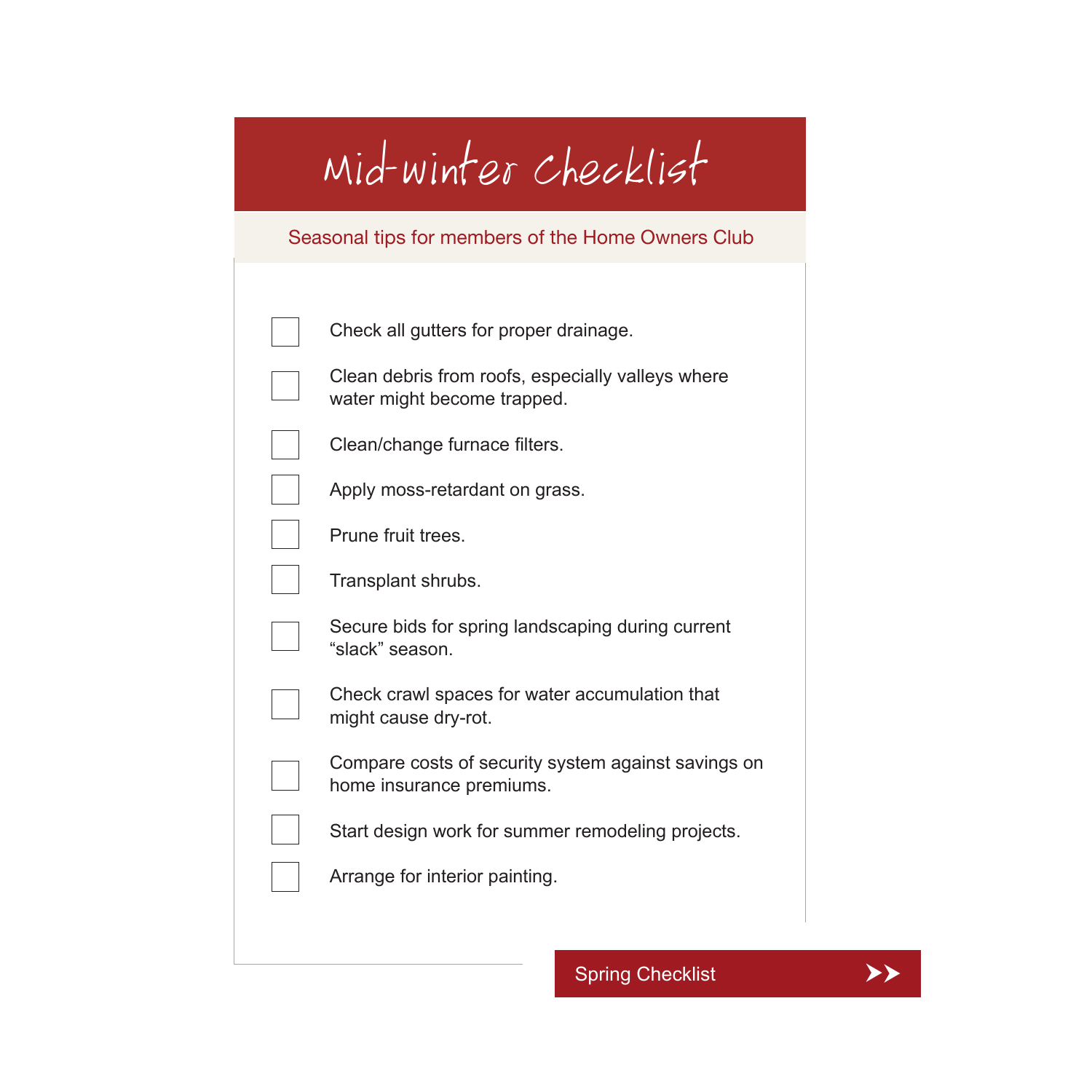# Spring Checklist

### <span id="page-3-0"></span>Seasonal tips for members of the Home Owners Club

| Spring house cleaning.                                                   |
|--------------------------------------------------------------------------|
| Window washing.                                                          |
| Clean blinds.                                                            |
| Clean carpets and upholstery.                                            |
| Change or clean furnace filters.                                         |
| Check for damage to exterior faucets.                                    |
| Clean automatic sprinkler heads, check system<br>for winter damage.      |
| Pressure spray decks, patios and driveways<br>to remove moss and fungus. |
| Remove any branches or debris on roof.                                   |
| Lawn fertilization, moss retardant, liming, aeration,<br>thatching.      |
| Shrub planting.                                                          |
| Spray plants and trees for bugs and disease.                             |
|                                                                          |

[Summer Checklist](#page-4-0) **AX** 

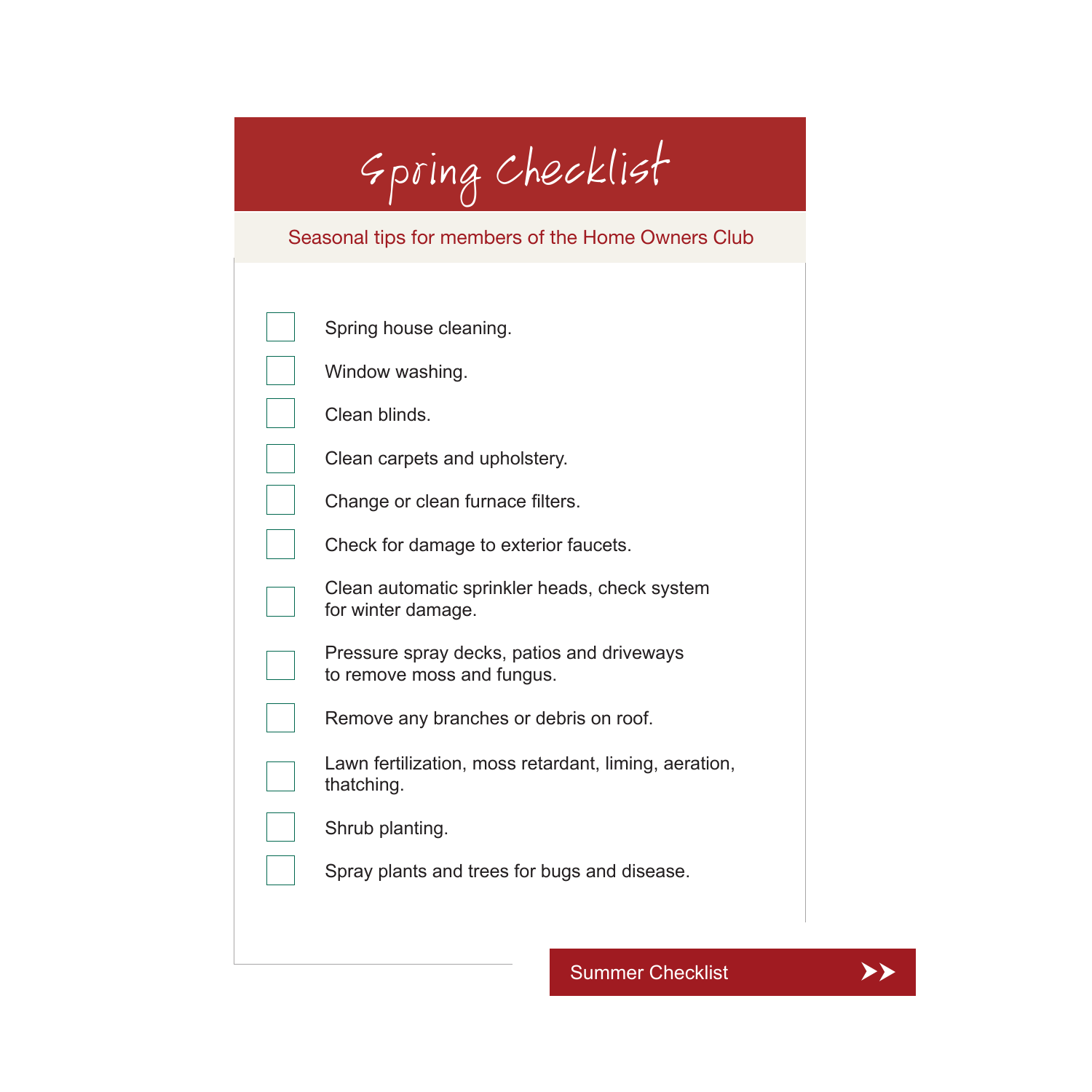### Summer Checklist

#### <span id="page-4-0"></span>Seasonal tips for members of the Home Owners Club

| Spray plants and trees.                     |
|---------------------------------------------|
| Weed garden and add mulch to flower beds.   |
| Treat lawn with fertilizer.                 |
| Clean and inspect all gutters.              |
| Inspect and repair window and door screens. |

Service heat pump.

Clean burners in oil furnace.

Make fence and gate repairs.

Inspect and repair chimneys.

Refinish hardwood floors.

Inspect and repair patios, pathways and sidewalks.

Paint weathered exterior areas.

Repair or replace roof if shingles badly worn.

[Late-summer Checklist](#page-5-0)  $\rightarrow \rightarrow \rightarrow$ 

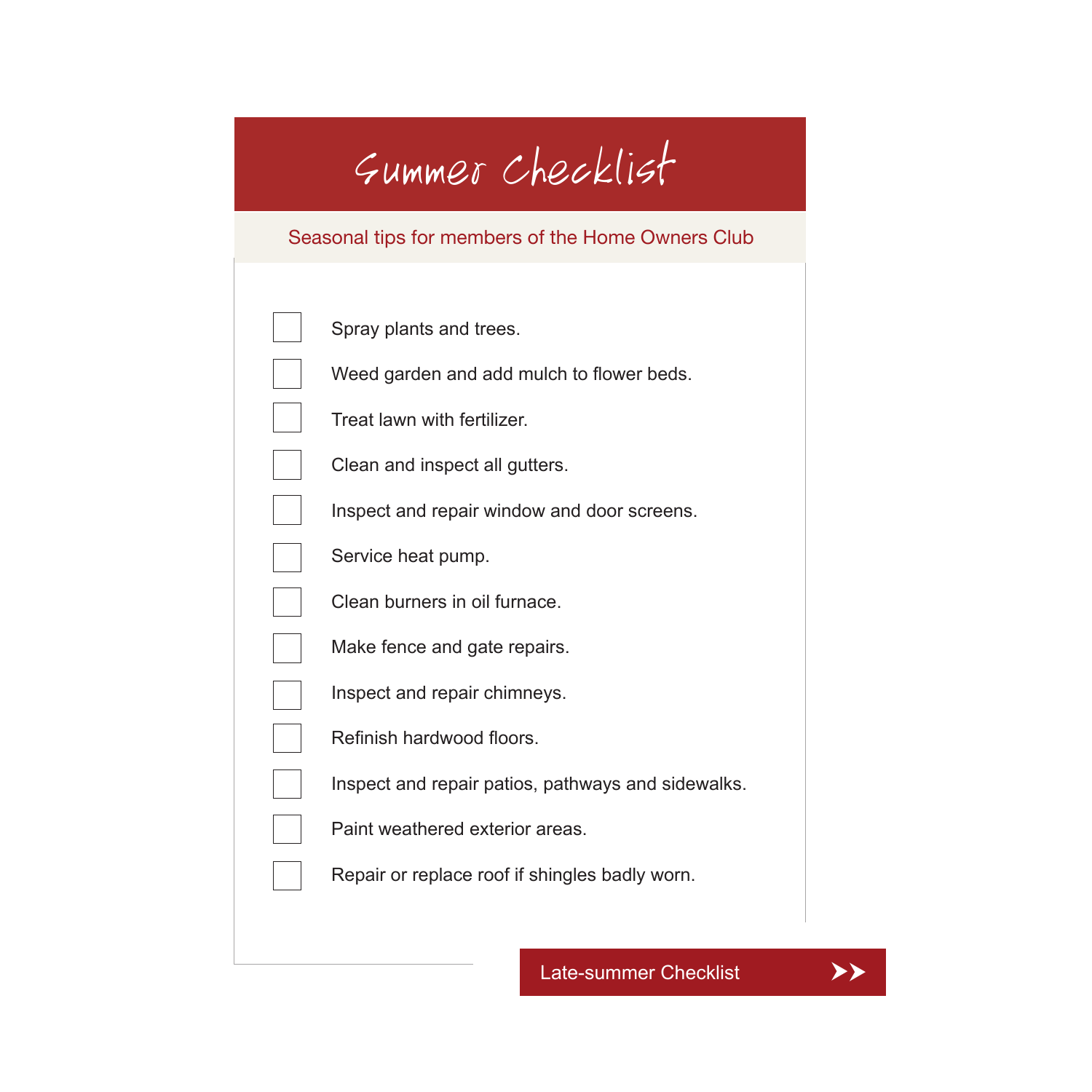# <span id="page-5-0"></span>Late-summer Checklist

### Seasonal tips for members of the Home Owners Club

|  | Apply lawn fertilizer.                                         |
|--|----------------------------------------------------------------|
|  | Hire rooter service to clear exterior drains<br>of tree roots. |
|  | Complete foundation water-proofing work.                       |
|  | Install storm windows / insulated glass.                       |
|  | Complete gutter repairs / new gutter installation.             |
|  | Spray for roof moss (do not pressure wash).                    |
|  | Inspect and repair damaged areas of roof.                      |
|  | Vacuum forced-air heating vents.                               |
|  | Clean furnace burners and filters.                             |
|  | Refinish hardwood floors.                                      |
|  | Install / repair outdoor lighting.                             |
|  | Complete any exterior painting projects.                       |